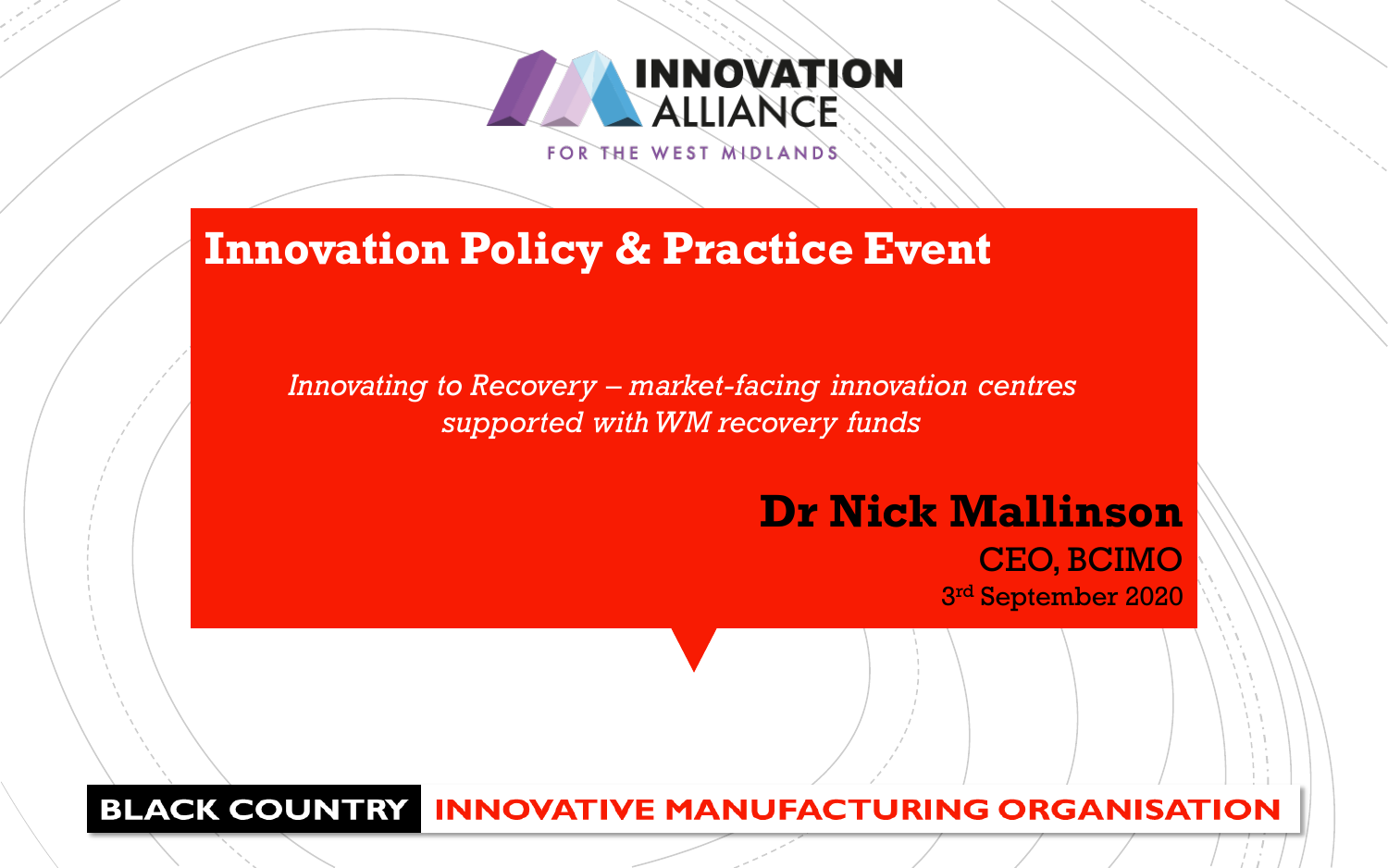### **Introduction**

- Established in 2020 to:
	- o Oversee the construction and operation of the Very Light Rail National Innovation Centre (VLRNIC) at Castle Hill, Dudley
	- o Provide support to SME businesses across Dudley and the wider Black Country – to improve competitiveness in a global economy and encourage growth post Covid-19
	- o Promote and develop 21st century 'connected public transport solutions' to accelerate modal shift from cars and reduce traffic emissions
- The launch team commenced on September 1st 2020 and is located at the Castle Hill site



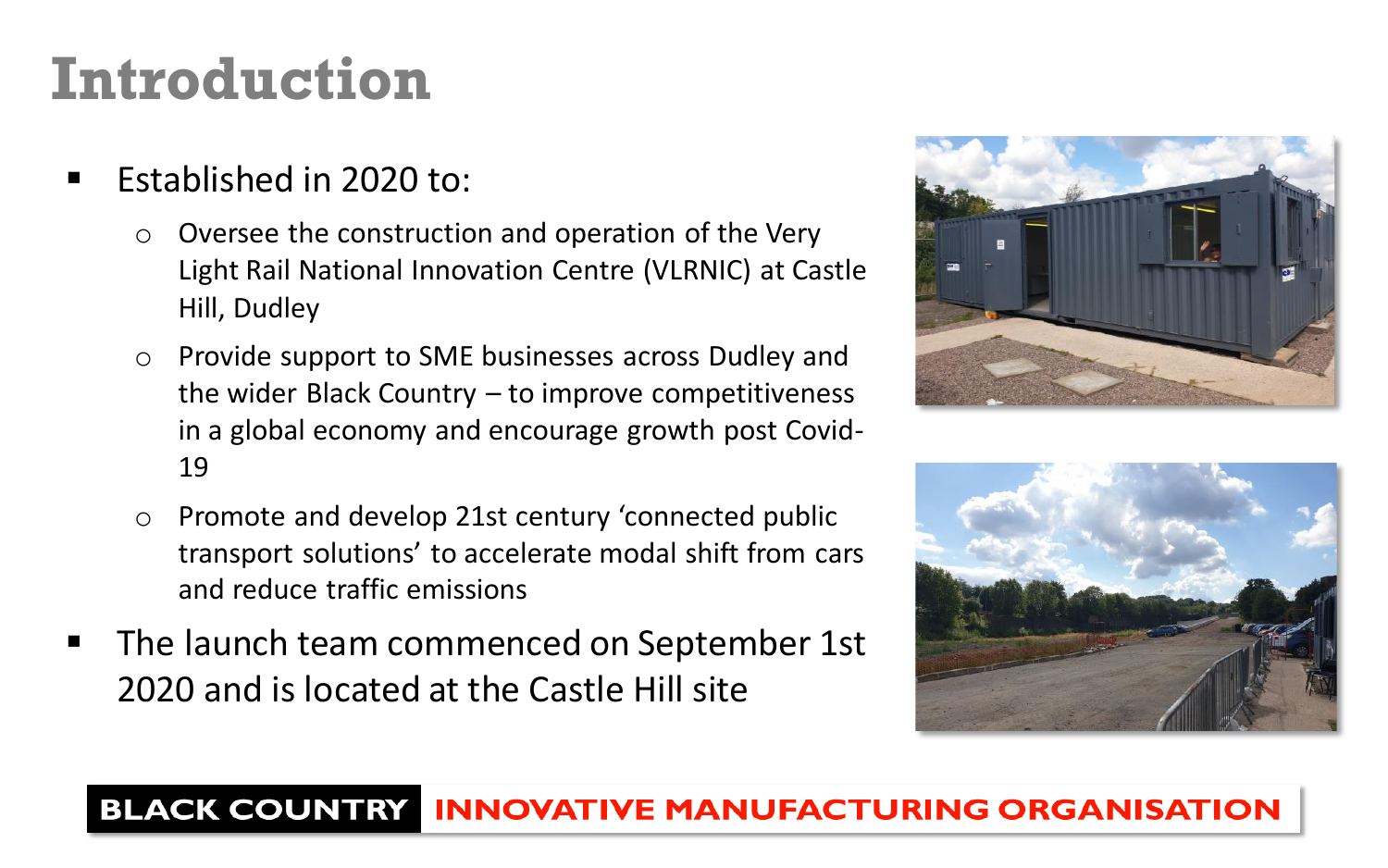## **Launch Team**

- Dr Nick Mallinson CEO
	- o 25 years in the electronics industry followed by 15 years at Warwick Manufacturing Group (WMG), most recently as Programme Manager in the High Value Manufacturing Catapult (HVMC)
- Richard Jones Business Development & Partnerships Manager
	- o Formerly Senior Technical & Innovation Manager at the Rail Industry Association (RIA)
- Naomi Arblaster SME Business Advisor
	- o Formerly SME Support Manager at University of Staffordshire
- Olivia Brown Operations & Marketing Manager
	- o Formerly Business Development Executive at the HVMC, WMG
- Vickie Davey Finance & Admin Executive
	- o Formerly Finance Manager at NDB Engineering Ltd









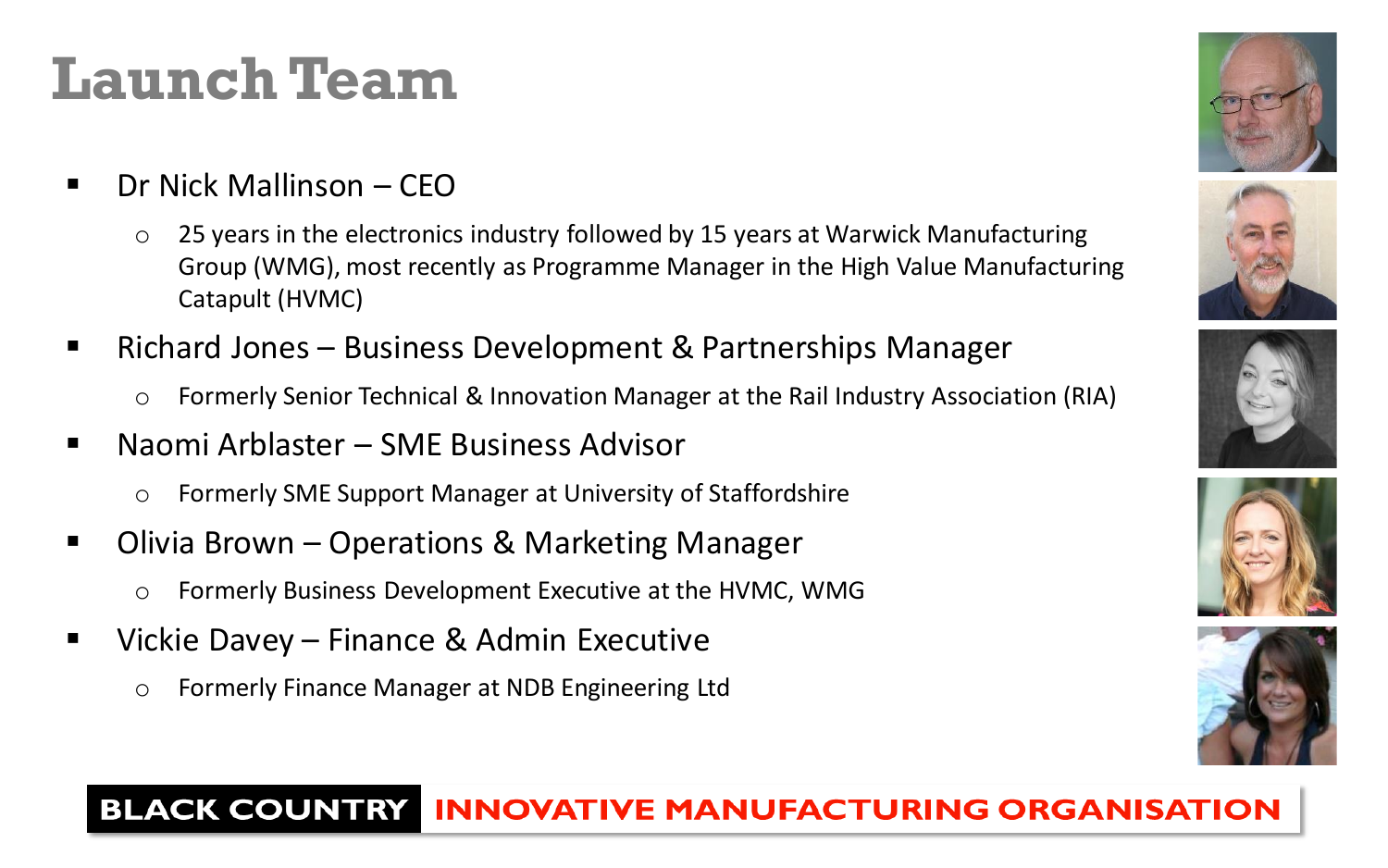# **The VLRNIC**

- First proposed in 2014, the initiative was conceived to:
	- Help the development of lower-cost rail based transport relevant to the needs of 21st century Britain
	- Facilitate the growth of a VLR manufacturing sector and jobs in the UK, and in particular in the West Midlands
- Funding in excess of £24m has been raised from the Black Country LEP and ERDF thanks to tremendous work by Dudley MBC
- Construction of a test track is already underway and construction of the Innovation Centre will commence in October 2020, with completion in late 2021
- The centre will also provide training to apprentices in partnership with Dudley College IoTT



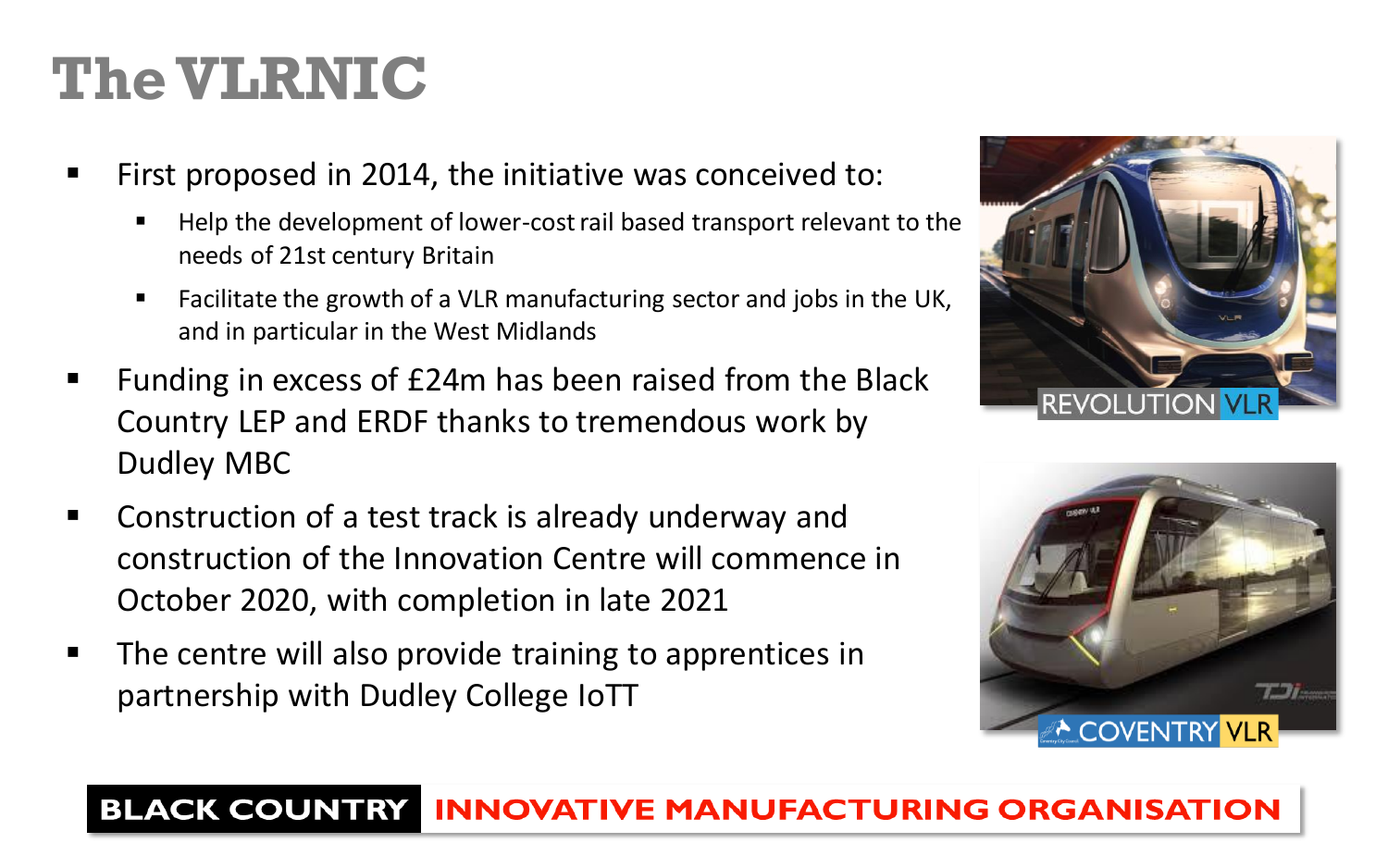# **SME Support**

- Previous initiatives have found that many Black Country SMEs are rather 'set in their ways' and fail to innovate as much as companies elsewhere across the West Midlands
- The ERDF grant received by the project is contributing to some of the building costs but also towards a targeted initiative to boost innovation in Black Country SMEs
- Our SME Business Advisor will build a team with two aims:
	- 1) In the short-term identify those SMEs that are interested in innovation and support them to accelerate new ways of working and the development of new products and services
	- 2) Over a longer period carry out an extensive campaign to set out the need for all SMEs to adapt to the changing world and ensure that their products are relevant and competitive in global markets
- *For more information on the types of SME support available please contact Naomi Arblaster at naomi.arblaster@bcimo.co.uk*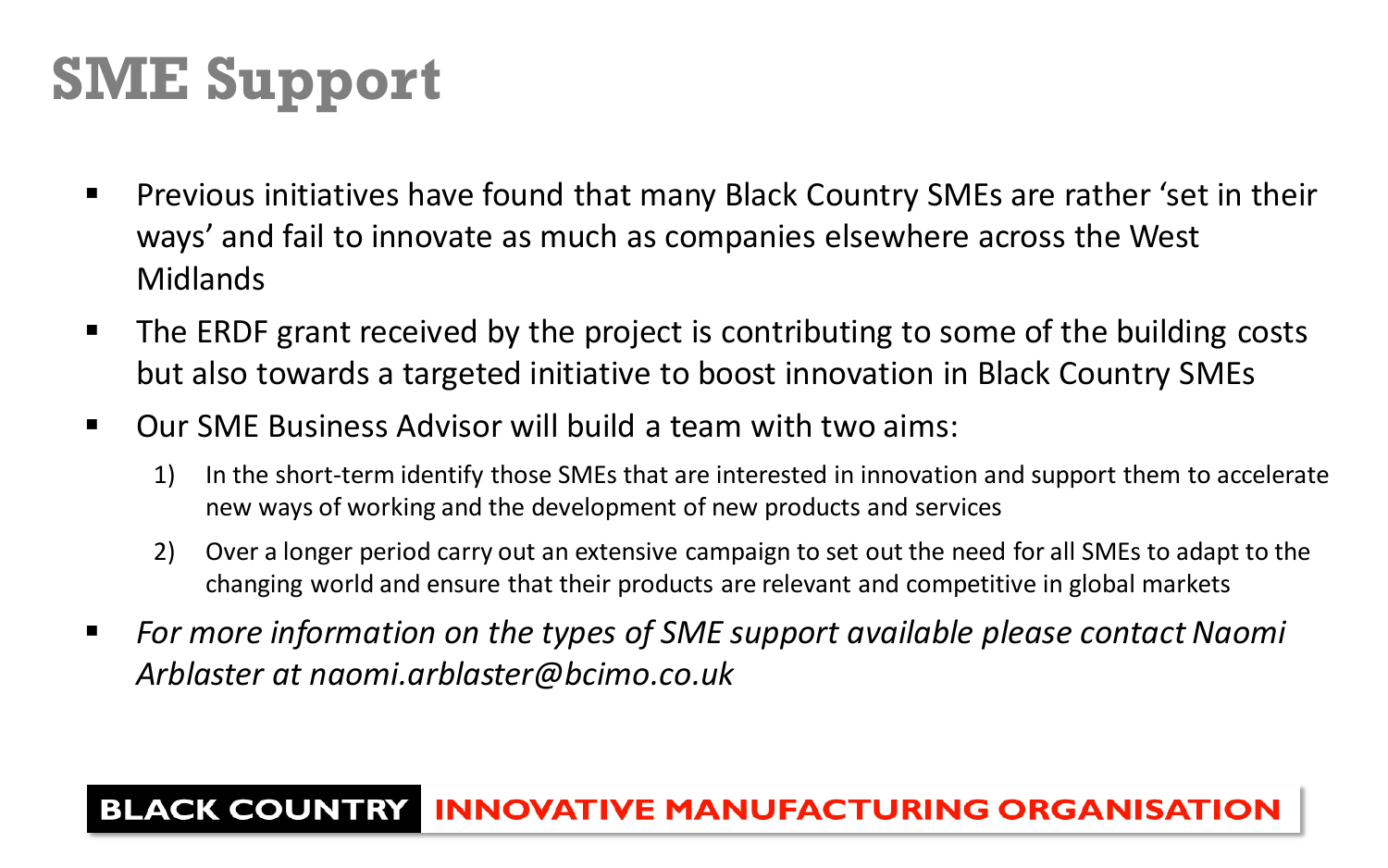# **Future Public Transport**

- There is a major push from the UK Government to encourage the decarbonisation of transport, increased use of public transport and better connected public transport modes to enable 'Hub-to-Home' journeys
- While the business case for the VLRNIC was made on the basis of the opportunities that very light rail offers, the Department for Transport is keen that other modes of transport, that will encourage modal shift from cars, are fully evaluated and brought to market at the earliest opportunity
- The VLRNIC will play an important role in this, looking at how VLR solutions on branch lines or tram systems can link seamlessly with autonomous pods, electric scooters, cycles and pedestrians to create end-to-end connected public transport journeys
- The centre may change name in due course to something along the lines of the 'Hub to Home Transport Innovation Centre'